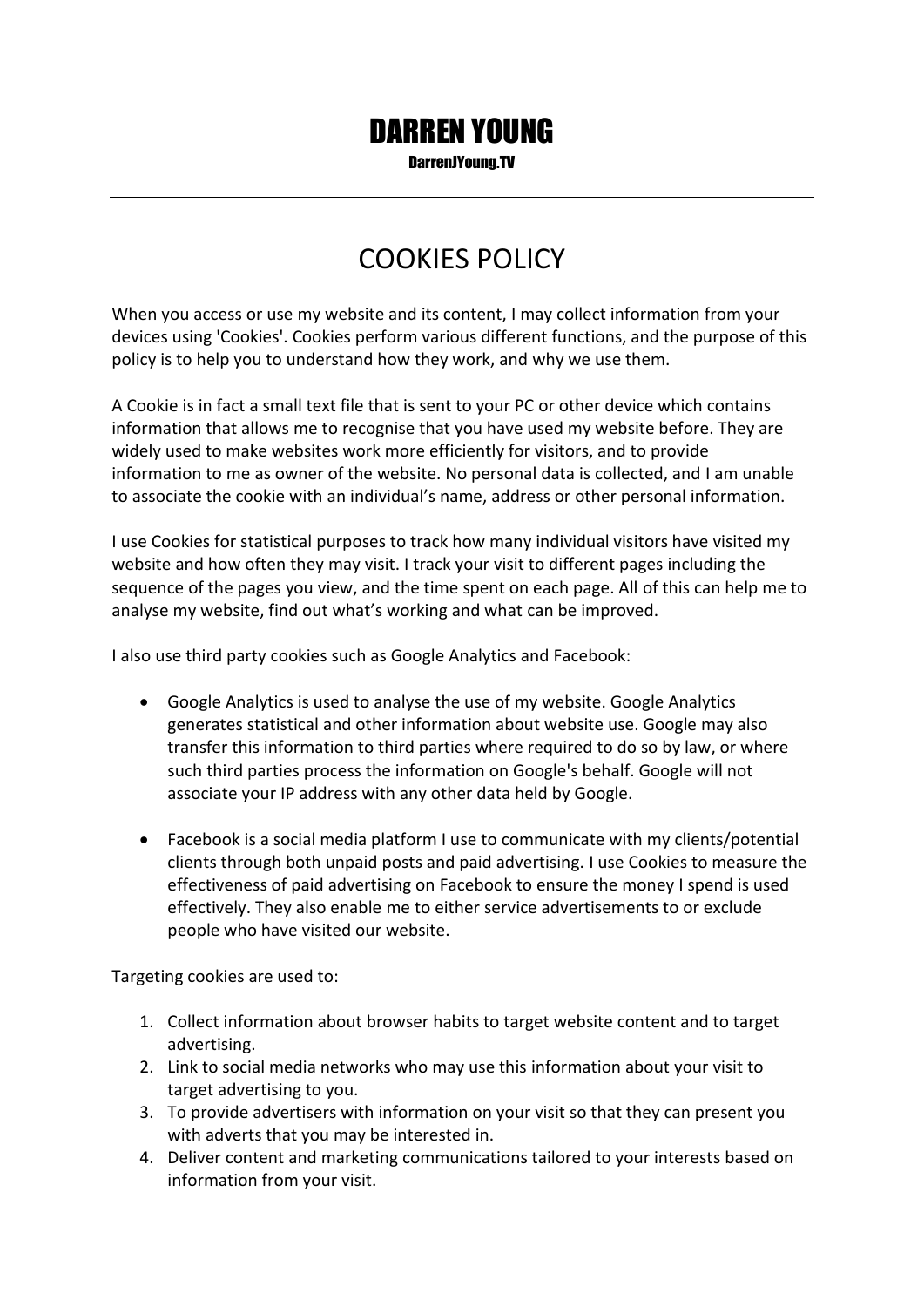- 5. To perform site retargeting. A retargeting pixel (a tiny unit of code) on my webpage leaves a cookie in the user's browser, which causes my adverts to be displayed or to not be displayed to you when you visit certain websites within a retargeting network (e.g. Google Display Network, Facebook etc).
- 6. To perform search retargeting, which allows our adverts to be displayed on third party webpages, based upon your previous web search activities.

## **Data Collection**

Third parties (including, for example, advertising networks and providers of external services like web traffic analysis services) may also use cookies on my website. These cookies are likely to be analytical/performance cookies or targeting cookies. No personal data is collected, and I am unable to associate the cookie with an individual's name, address or other personal information. A list of third parties who may deploy a cookie to your device, with a link to their cookie details is below:

- YouTube <https://www.google.com/policies/technologies/types/>
- Google <https://www.google.com/policies/technologies/types/>
- Google Analytics <https://www.google.com/policies/technologies/types/>
- Facebook <https://www.facebook.com/policies/cookies/>
- Twitter <https://support.twitter.com/articles/20170514>
- LinkedIn <https://www.linkedin.com/legal/cookie-policy>
- WorldPay <http://www.worldpay.com/uk/worldpay-cookies>
- Paypal <https://www.paypal.com/uk/webapps/mpp/ua/cookie-full>

### **How to control or delete Cookies**

Should you wish to have more control or even delete Cookies, you can amend your internet browser settings to block some or all cookies. To do this, follow the instructions provided by your preferred web browser which we have linked below for the more common ones. Please be aware however that if you block cookies from the website, some or all the website's functions may not perform as intended:

• Firefox [https://support.mozilla.org/en-US/kb/enable-and-disable-cookies-website](https://support.mozilla.org/en-US/kb/enable-and-disable-cookies-website-preferences#w_how-do-i-change-cookiesettings)[preferences#w\\_how-do-i-change-cookiesettings](https://support.mozilla.org/en-US/kb/enable-and-disable-cookies-website-preferences#w_how-do-i-change-cookiesettings)

- Internet Explorer [https://support.microsoft.com/en-gb/help/17442/windows-internet](https://support.microsoft.com/en-gb/help/17442/windows-internet-explorer-delete-manage-cookies)[explorer-delete-manage-cookies](https://support.microsoft.com/en-gb/help/17442/windows-internet-explorer-delete-manage-cookies)
- Google Chrome

<https://support.google.com/chrome/answer/95647?co=GENIE.Platform%3DDesktop&hl=en> • Safari [https://support.apple.com/en-gb/guide/safari/manage-cookies-and-website-data](https://support.apple.com/en-gb/guide/safari/manage-cookies-and-website-data-sfri11471/mac)[sfri11471/mac](https://support.apple.com/en-gb/guide/safari/manage-cookies-and-website-data-sfri11471/mac)

Mobile phone users may have to refer to their handset manual for details on how to block cookies using their mobile browser.

For more information about online behavioural advertising cookies and opt-out controls, please go to [http://www.youronlinechoices.eu/.](http://www.youronlinechoices.eu/)